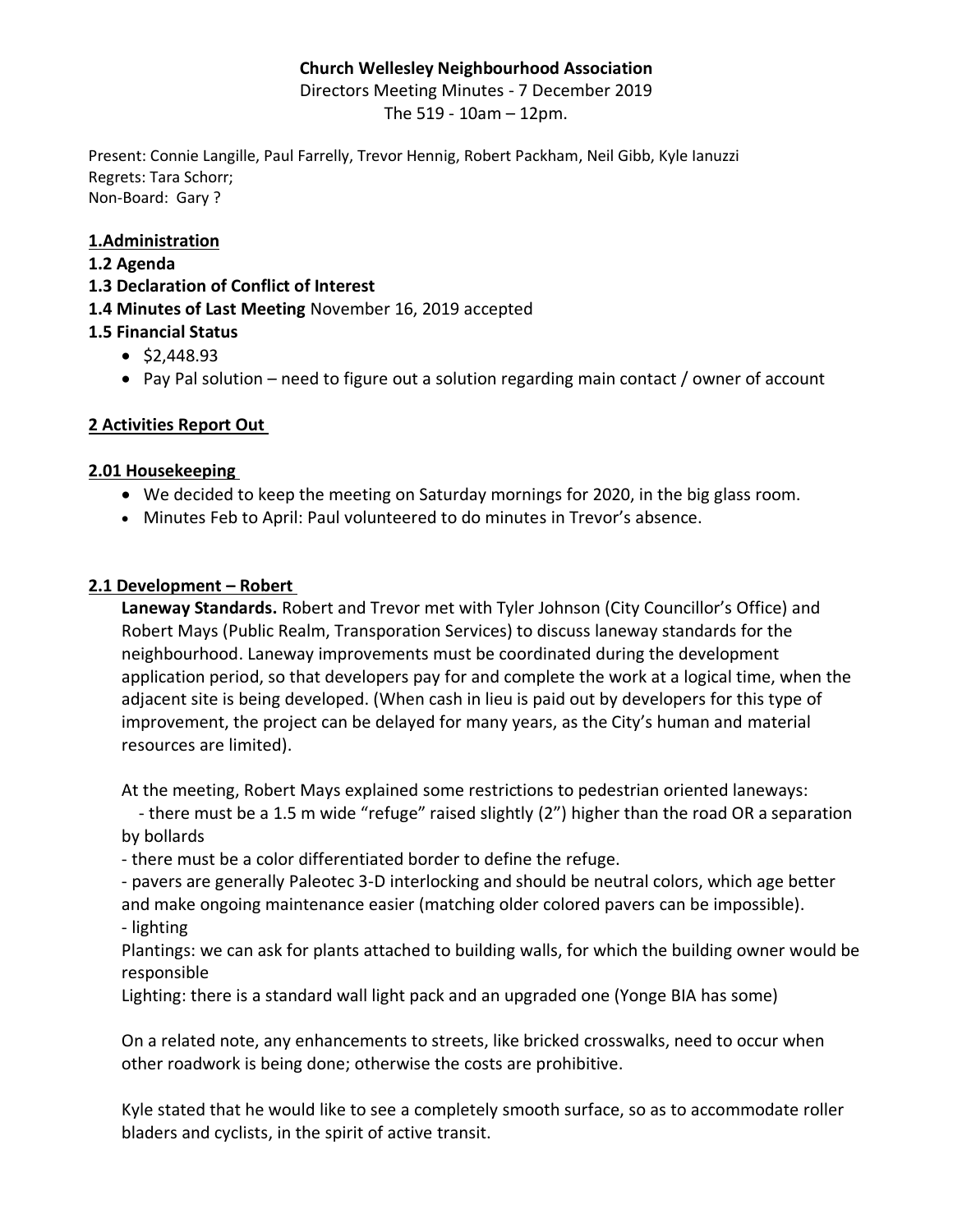#### **Site Plan 2-8 Gloucester** meeting Nov 12

The site plan is going back for revisions; items discussed above (lighting / plants) regarding laneways will be a part of a future site plan meeting.

**81 Wellesley E** (Aragon) 81wellesley.ca. Above grade construction will be commencing shortly, with overhead protection installed in January

**Yonge TOmorrow -** YMCA Nov 21 – a public update, information is available online; nothing terribly new.

### **Champions of the Village** - Nov 28 – Connie / Robert

The BIA is starting an initiative that aims to protect businesses in the Village as developers build condos along Church. (This was prompted by the latest revelation, that Cruise / Tango, Boutique Bar and the adjacent parking lot have been bought up by one developer and an application is imminent).

Robert said that one idea was to pool money to buy or lease temporary business space. When a condo is being built a dislocated business could move to this temporary location; when the condo is completed, the business would move back to its previous, rebuilt location.

Another idea was to push for preserving the scale and the type of businesses on Church when a condo goes in, including bar spaces.

### Discussion:

Paul noted that the BIA hasn't yet defined itself as an "entertainment" BIA that supports a nighttime economy (clubs, bars, restaurants).

Another route is via heritage designation. The potential heritage of buildings in the Village is already identified; however, heritage designations don't protect the types of businesses located in a building; they protect the edifice.

Kyle suggested that a broader initiative, such as designating the Village as human rights site, could be the way to go.

The BIA is asking for CWNA advocacy / endorsement. The consensus for now is general support for the idea of protecting the identity of the Village and to take part in further meetings which will result in a more concrete plan.

### **Bay Cloverhill Urban Living Block**

 The BCCA is developing a proposal for a neighbourhood-wide pedestrians first zone which would restrict vehicular traffic and make improvements to the streets, so that they become more welcoming for people walking and biking. The BCCA shared materials from their first two meetings and asked if CWNA wanted to aim for a similar vision on our side of Yonge. We decided that we would follow our own path to making our neighbourhood greener and more pedestrianfriendly, through projects such as linear park and laneway improvements, and the Church Street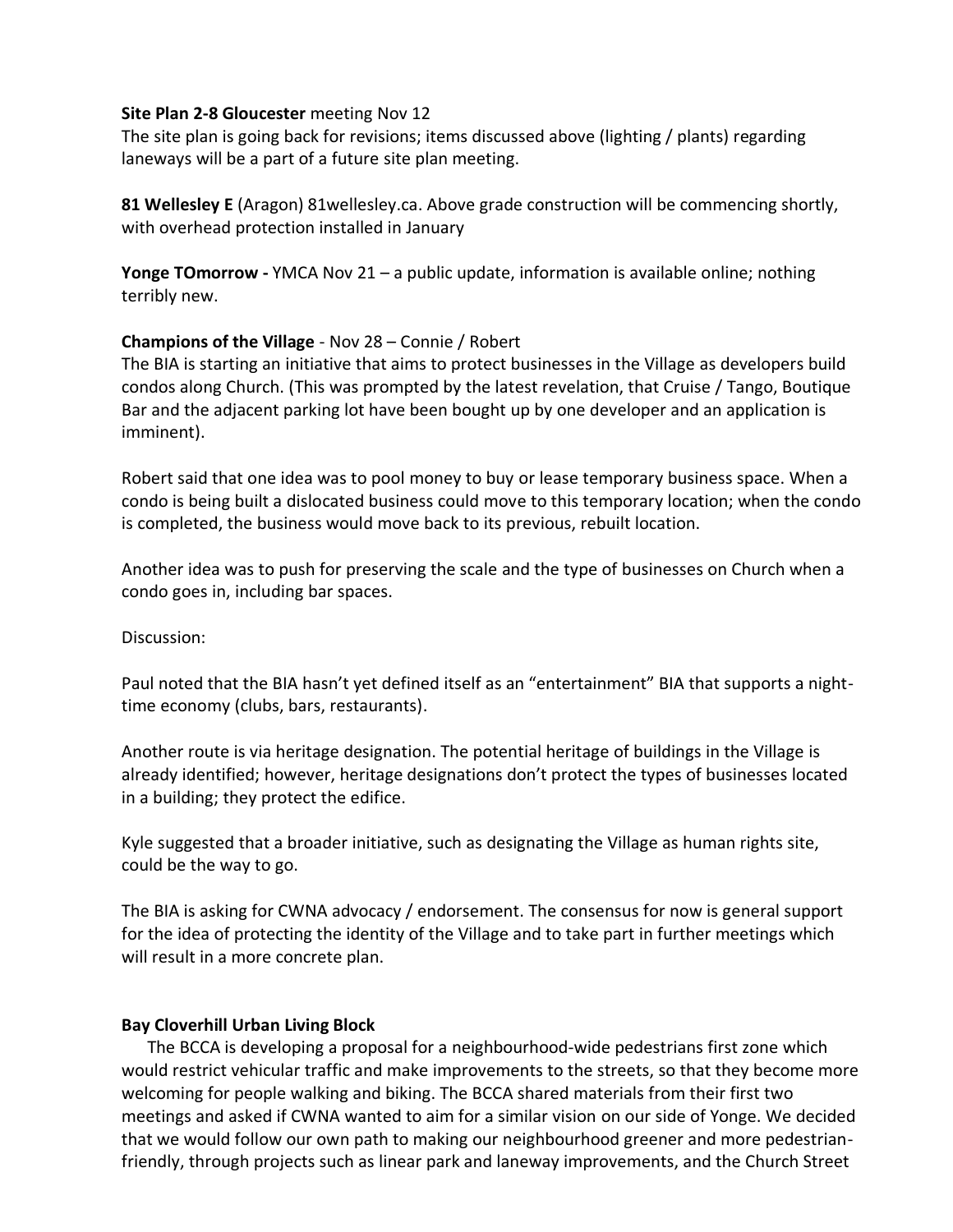redesign. We also want to make sure that any changes to cross streets at Yonge work for both neighbourhoods.

### **2.2 Safety - Paul**

Safety Network meeting (December 4); Started their first annual review, looking at their terms of reference, function and purpose, and how to chair. The community is supposed to be taking more of a leading role, transitioning from the city staffer Stephanie Mazerolle. In January they will revise the terms of reference and leadership.

Neil and Kyle questioned the value of the Safety Network meetings and Paul and Connie responded that there is a great deal of invaluable information sharing regarding community safety at the meetings.

Healthy Neighbourhoods. The Councillor held a series of public meetings about neighbourhood safety, with presenters (including Downtown East Action Plan, Progress Place, police etc.); There were interest tables with facilitators. The participants completed surveys, followed by discussion and the facilitator taking notes. There will be a report out.

Charles Street Condo Owners vs. Sanctuary meeting (see previous minutes) follow-up: Stephanie Mazerolle will be meeting with them. There was a discussion about increasing Sanctuary's capacity, (for example their nurse's hours). The CWNA has not been specifically asked by the Councillor to get involved in a Sanctuary solution.

Neil noted that the root cause of many of the issues could be addressed by providing housing for those in need.

Related: The Charles Street condos want to form their own residents' association to deal with their own issues. Is this an opportunity for CWNA to show what we can do for the Charles Street folks and increase our membership? Or is their main issue NIMBY to Sanctuary, which we cannot support. Most of the Charles Street condo dwellers don't particularly identify with the Church / Wellesley neighborhood.

### **2.3 Heritage – Paul**

- Update on Toronto Preservation Board December 2 meeting.
- Bill 108 gives only 90 days to designate a building; otherwise it can be demolished. (Previously the limit was 180 days). There are three streams: Listing, Designation & Alteration to Designated Buildings (Facadism). The Board is looking at various proposals, for instance a Heritage Design Review Board, requiring owners to apply to a panel of experts.

# **2.4 KWT Meeting**

 Connie will send out info regarding the Councillor meetings, which they want to be every two months and to follow a more regimented agenda.

# **2.5 Placemaking - Connie**

- Winter Warm Up was a success
- Dapper Lane and Anvil Alley unveilings will be Jan. 24 (10 am) with a reception at Dudley's. CWNA needs to engage the barbers and get them involved.